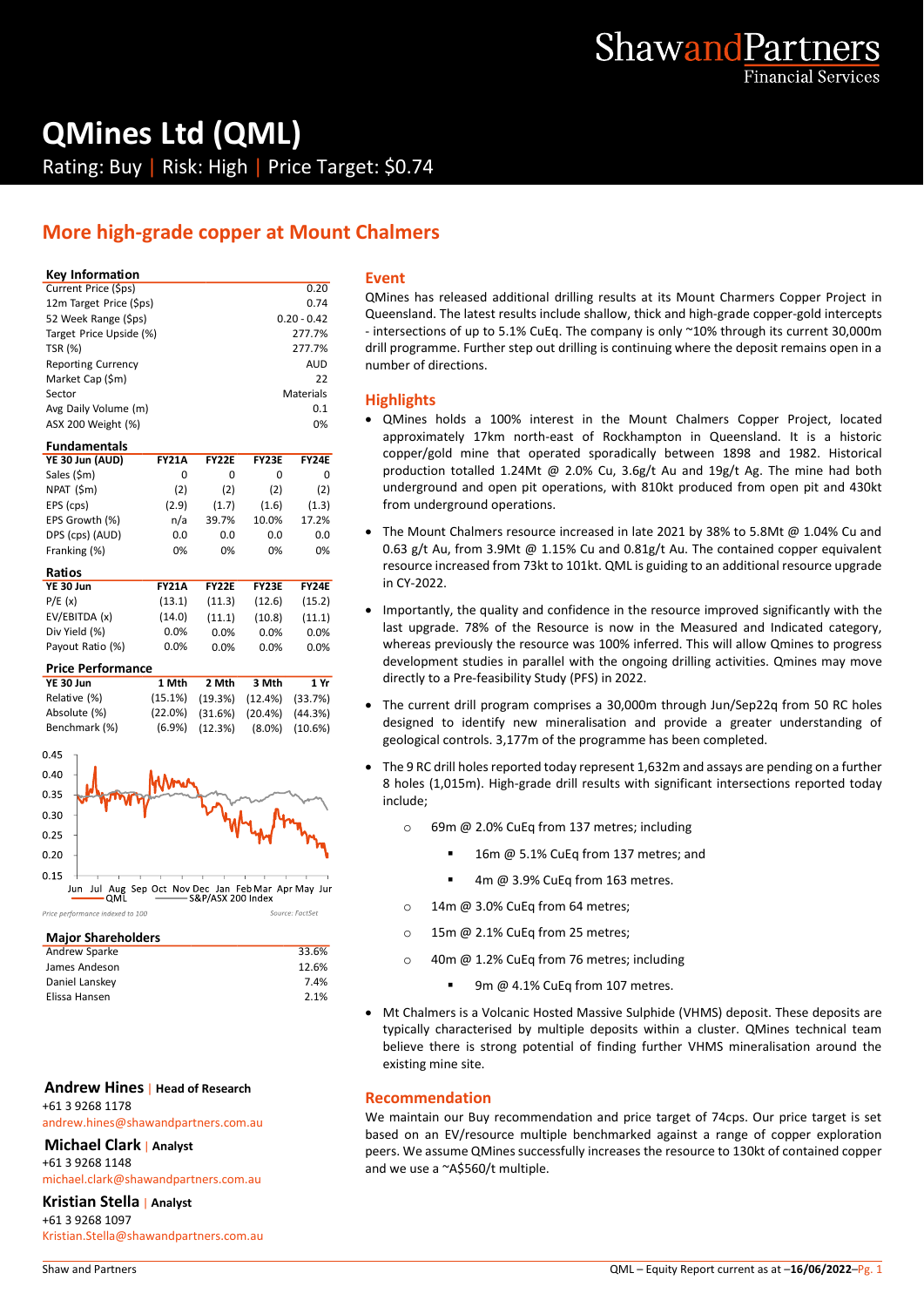## ShawandPartners

Financial Services

| <b>QMines Ltd</b>                   |  |
|-------------------------------------|--|
| <b>Materials</b>                    |  |
| <b>Materials</b>                    |  |
| FactSet: QML-AU / Bloomberg: QML AU |  |

| <b>Key Items</b>       | Data          | EP. |
|------------------------|---------------|-----|
| Recommendation         | <b>BUY</b>    | PE  |
| <b>Risk</b>            | <b>HIGH</b>   | EV  |
| Price (\$ps)           | 0.20          | EV  |
| Target Price (\$ps)    | 0.74          | DP  |
| 52 Week Range (\$ps)   | $0.20 - 0.42$ | Di  |
| Shares on Issue (m)    | 114           | Fra |
| Market Cap (\$m)       | 22            | Pa  |
| Enterprise Value (\$m) | 22            |     |
| TSR (%)                | 277.7%        | Pr  |

#### **Company Description**

QMines Minerals is a copper exploration company, which is focussed on the Mount Chalmers project in Queensland. Muont Chalmers is a previously mined copper project with regional exploration upside.



| <b>Financial Year End: 30 June</b>     |                   |                   |                   |                 |                        |
|----------------------------------------|-------------------|-------------------|-------------------|-----------------|------------------------|
| <b>Investment Summary (AUD)</b>        | FY20A             | <b>FY21A</b>      | <b>FY22E</b>      | FY23E           | <b>FY24E</b>           |
| EPS (Reported) (cps)                   | n/a               | (2.9)             | (1.7)             | (1.6)           | (1.3)                  |
| EPS (Underlying) (cps)                 | n/a               | (2.9)             | (1.7)             | (1.6)           | (1.3)                  |
| EPS (Underlying) Growth (%)            | n/a               | n/a               | 39.7%             | 10.0%           | 17.2%                  |
| PE (Underlying) (x)                    | n/a               | (13.1)            | (11.3)            | (12.6)          | (15.2)                 |
| EV / EBIT $(x)$                        | nm                | (14.0)            | (11.1)            | (10.8)          | (11.1)                 |
| EV / EBITDA (x)                        | nm                | (14.0)            | (11.1)            | (10.8)          | (11.1)                 |
| DPS (cps) (AUD)                        | 0.0               | 0.0               | 0.0               | 0.0             | 0.0                    |
| Dividend Yield (%)                     | n/a               | 0.0%              | 0.0%              | 0.0%            | 0.0%                   |
|                                        | 0%                | 0%                | 0%                | 0%              | 0%                     |
| Franking (%)<br>Payout Ratio (%)       |                   | 0.0%              |                   |                 | 0.0%                   |
|                                        | n/a               |                   | 0.0%              | 0.0%            |                        |
| Profit and Loss (AUD) (m)              | <b>FY20A</b>      | <b>FY21A</b>      | <b>FY22E</b>      | <b>FY23E</b>    | FY24E                  |
| Sales                                  | 0                 | 0                 | 0                 | 0               | 0                      |
| Other Operating Income                 | 0                 | 0                 | 0                 | 0               | 0                      |
| <b>EBITDA</b>                          | 0                 | (2)               | (2)               | (2)             | (2)                    |
| EBITDA Margin (%)                      | nm                | nm                | nm                | nm              | nm                     |
| Depreciation & Amortisation            | 0                 | 0                 | 0                 | 0               | 0                      |
| <b>EBIT</b>                            | 0.0               | (1.6)             | (2.0)             | (2.0)           | (2.0)                  |
| <b>EBIT Margin (%)</b>                 | nm                | nm                | nm                | nm              | nm                     |
| Net Interest                           | 0                 | 0                 | 0                 | 0               | 0                      |
| Pretax Profit                          | 0                 | (2)               | (2)               | (2)             | (2)                    |
| Tax                                    | 0                 | 0                 | 0                 | 0               | 0                      |
|                                        |                   |                   |                   |                 |                        |
| Tax Rate (%)                           | nm                | 0.0%              | 0.0%              | 0.0%            | 0.0%                   |
| <b>NPAT Underlying</b>                 | 0                 | (2)               | (2)               | (2)             | (2)                    |
| Significant Items                      | 0                 | 0                 | 0                 | 0               | 0                      |
| <b>NPAT Reported</b>                   | 0                 | (2)               | (2)               | (2)             | (2)                    |
| Cashflow (AUD) (m)                     | <b>FY20A</b>      | <b>FY21A</b>      | <b>FY22E</b>      | <b>FY23E</b>    | <b>FY24E</b>           |
| EBIT                                   | 0                 | (2)               | (2)               | (2)             | (2)                    |
| Payments to Suppliers                  | 0                 | (3)               | (2)               | (2)             | (2)                    |
| Receipts from Customers                | 0                 | 0                 | 0                 | 0               | 0                      |
| Tax Paid                               | 0                 | 0                 | 0                 | 0               | 0                      |
| Change in Working Capital              | 0                 | 0                 | (0)               | 0               | 0                      |
| Depreciation & Amortisation            | 0                 | 0                 | 0                 | 0               | 0                      |
| Other                                  | 0                 | 0                 | 0                 | 0               | 0                      |
|                                        |                   |                   |                   |                 |                        |
| <b>Operating Cashflow</b>              | 0                 | (3)               | (2)               | (2)             | (2)                    |
| Capex                                  | 0                 | (1)               | 0                 | 0               | 0                      |
| Acquisitions and Investments           | 0                 | 0                 | 0                 | 0               | 0                      |
| Disposal of Fixed Assets/Investments   | 0                 | 0                 | 0                 | 0               | 0                      |
| Other                                  | 0                 | 0                 | 0                 | 0               | 0                      |
| <b>Investing Cashflow</b>              | 0                 | (1)               | 0                 | 0               | 0                      |
| Equity Raised / Bought Back            | 0                 | 13                | 0                 | 10              | 0                      |
| Dividends Paid                         | 0                 | 0                 | 0                 | 0               | 0                      |
| Change in Debt                         | 0                 | 0                 | 0                 | 0               | 0                      |
| Other                                  | 0                 | 0                 | 0                 | 0               | 0                      |
| <b>Financing Cashflow</b>              | 0                 | 13                | 0                 | 10              | 0                      |
| <b>Exchange Rate Effect</b>            | 0                 | 0                 | 0                 | 0               | 0                      |
| <b>Net Change in Cash</b>              | 0                 | q                 | (2)               | 8               | (2)                    |
|                                        |                   |                   |                   |                 |                        |
| <b>Balance Sheet (AUD) (m)</b><br>Cash | <b>FY20A</b><br>0 | <b>FY21A</b><br>9 | <b>FY22E</b><br>7 | FY23E           | <b>FY24E</b><br>13     |
|                                        |                   |                   |                   | 15              |                        |
| Accounts Receivable                    | 0                 | 0                 | 0                 | 0               | 0                      |
| Inventory                              | 0                 | 0                 | 0                 | 0               | 0                      |
| <b>Other Current Assets</b>            | 0                 | 0                 | 0                 | 0               | 0                      |
| PPE                                    | 0                 | 5                 | 5                 | 5               | 5                      |
| <b>Total Assets</b>                    | 0                 | 14                | 12                | 20              | 18                     |
| <b>Accounts Payable</b>                | 0                 | 0                 | 0                 | 0               | 0                      |
| Short Term Debt                        | 0                 | 0                 | 0                 | 0               | 0                      |
|                                        | 0                 | 0                 | 0                 | 0               | 0                      |
| Long Term Debt                         |                   |                   |                   |                 |                        |
| <b>Total Liabilities</b>               | 0                 | 0                 | 0                 | 0               | 0                      |
|                                        |                   |                   |                   |                 |                        |
| Ratios                                 | <b>FY20A</b>      | <b>FY21A</b>      | <b>FY22E</b>      | FY23E           |                        |
| <b>ROE (%)</b>                         | n/a               | (22.6%)           | (14.6%)           | (12.2%)         | <b>FY24E</b><br>(9.6%) |
| Gearing (%)<br>Net Debt / EBITDA (x)   | nm<br>nm          | (181.0%)<br>5.7   | (127.5%)<br>3.4   | (277.9%)<br>7.2 | (243.2%)<br>6.5        |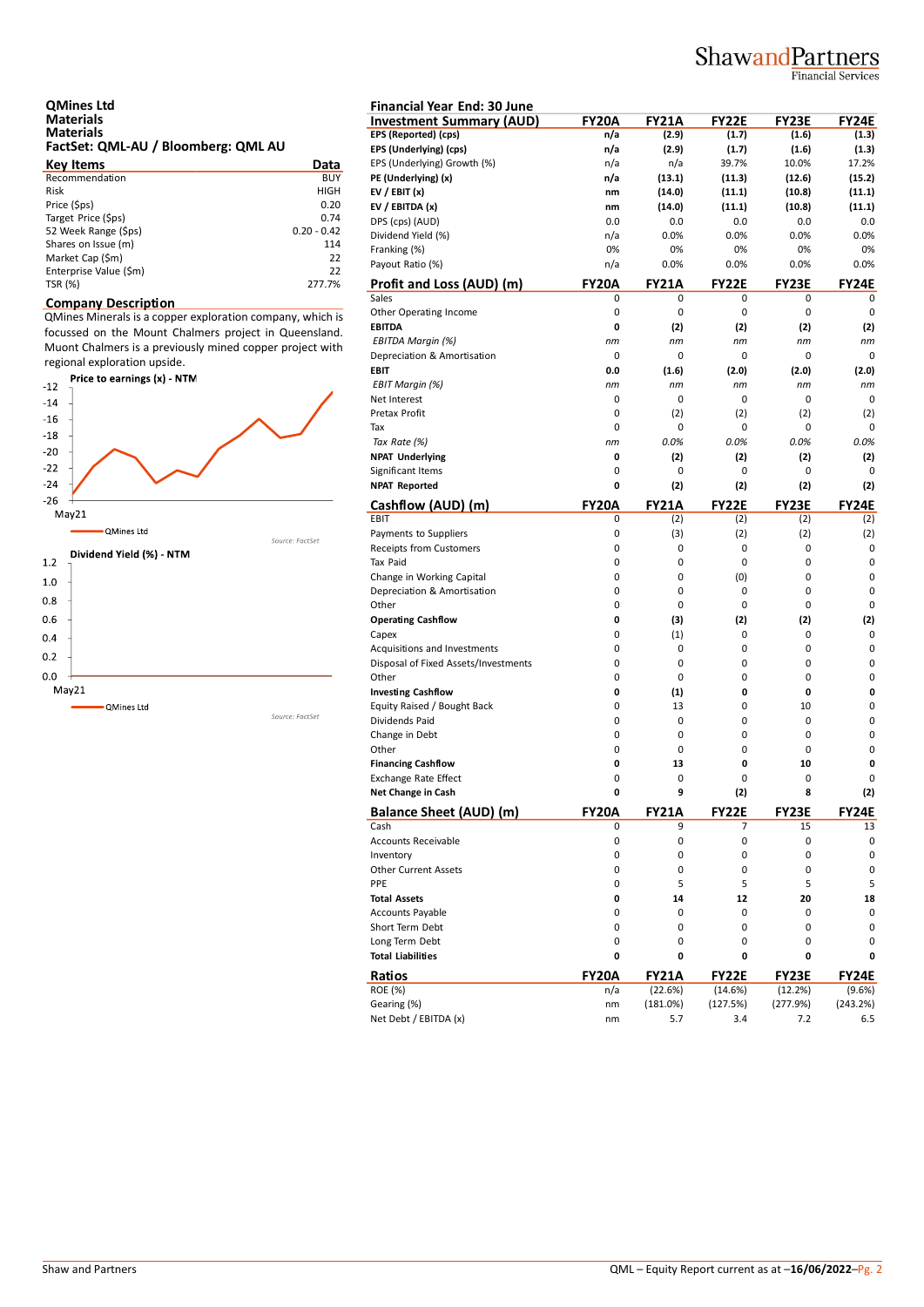#### ShawandPartners Financial Services

**Figure 1: May-June 2022 RC drill hole collar locations and Sections AA' and BB'.**



*Source: Company ASX release 16 June 2022*



**Figure 2: Section AA' mineralised intersections (looking north)**<br>A 2421300mH 259900mE

*Source: Company ASX release 16 June 2022*



*Source: Company ASX release 16 June 2022*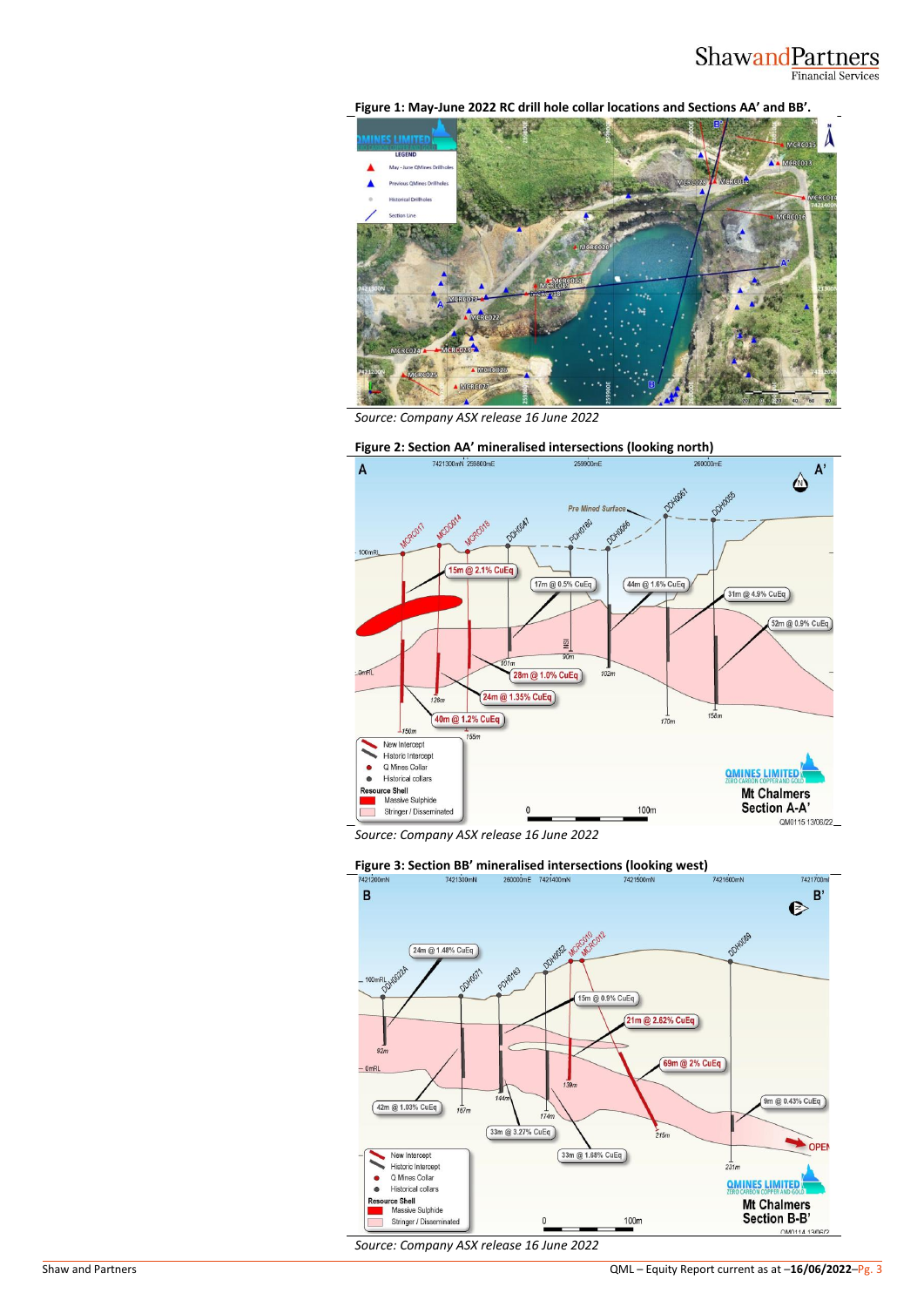#### **Key risks**

- Qmines is predominantly an exploration company and therefore carries significant exploration risk. There is no guarantee that future exploration results will be positive.
- The Mount Chalmers Copper Project is not yet producing and there is a risk that QMines is unable to bring the operation in to production. The project may cost more than expected to build and may not operate as expected.
- Smaller companies carry more significant 'key personnel' risk than larger organisations. If senior management depart the company then it could delay projects or exacerbate operational risks.
- The copper price is currently trading well above cost curve support and there are risks that if demand for copper does not meet expectations then the copper price could revert to historical averages.

#### **Core drivers and catalyst**

- Mount Chalmers currently has a Resource of 5.8Mt @ 1.04% Cu and 0.63 g/t Au for 101kt of contained copper equivalent. QMines has an objective of increasing the resource to around 200kt of copper equivalent over the next two years through a 30,000m drilling program.
- Mt Chalmers is a Volcanic Hosted Massive Sulphide (VHMS) deposit. These deposits are typically characterised by multiple deposits within a cluster. QMines technical team believe there is strong potential of finding further VHMS mineralisation around the existing mine site.
- The company is expected to regularly release drilling results over coming months and is expected to release an updated Mount Chalmers resource in late 2Q22.
- Once the resource has increased to a reasonable size (150-200kt) we expect the company to move to scoping and pre-feasibility studies in late 2022 and into 2023.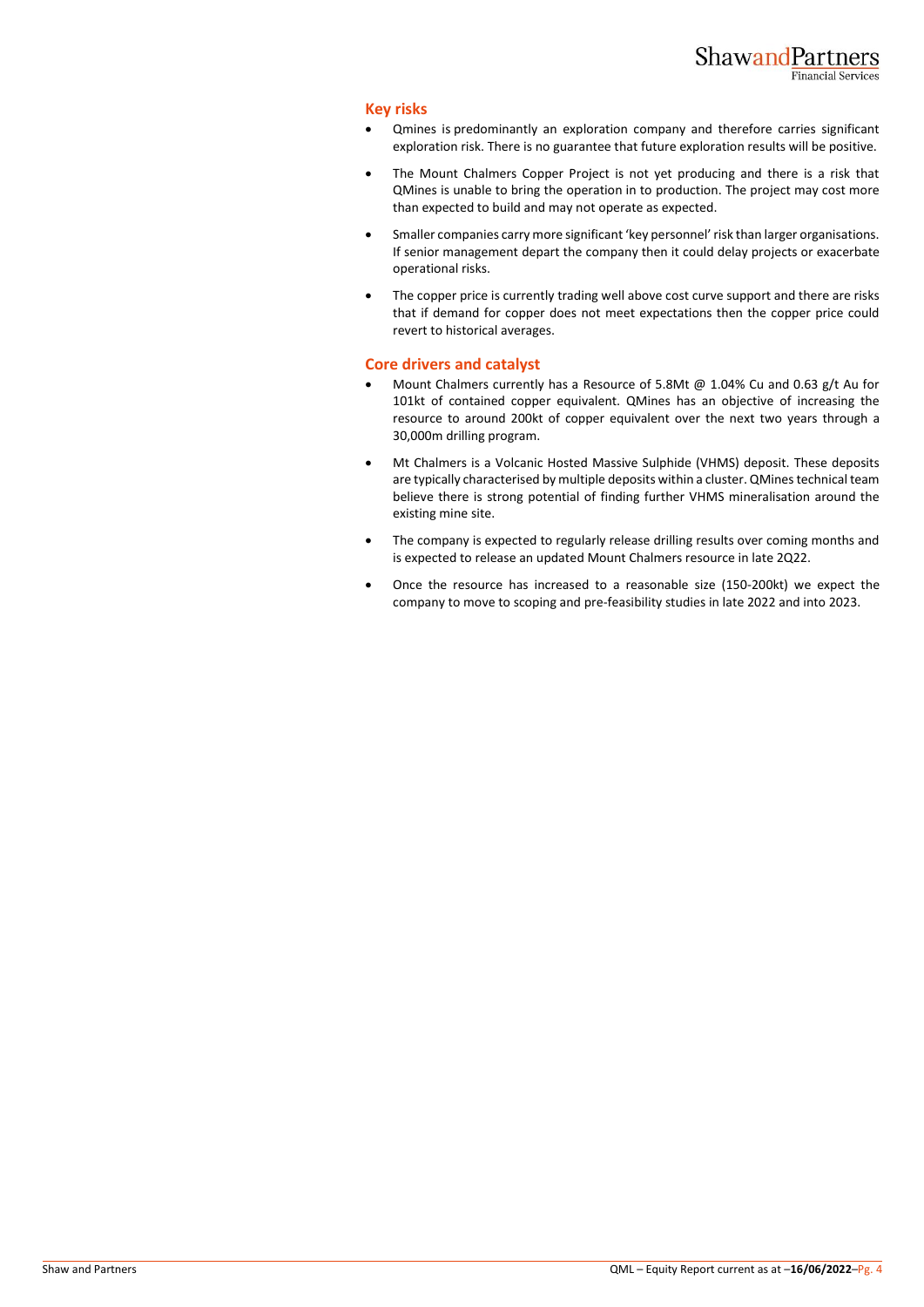### **Rating Classification**

| Buy              | Expected to outperform the overall market                                        |
|------------------|----------------------------------------------------------------------------------|
| Hold             | Expected to perform in line with the overall market                              |
| Sell             | Expected to underperform the overall market                                      |
| <b>Not Rated</b> | Shaw has issued a factual note on the company but does not have a recommendation |

#### **Risk Rating**

| High   | Higher risk than the overall market – investors should be aware this stock may be speculative |
|--------|-----------------------------------------------------------------------------------------------|
| Medium | Risk broadly in line with the overall market                                                  |
| Low    | Lower risk than the overall market                                                            |

**RISK STATEMENT:** Where a company is designated as 'High' risk, this means that the analyst has determined that the risk profile for this company is significantly higher than for the market as a whole, and so may not suit all investors. Clients should make an assessment as to whether this stock and its potential price volatility is compatible with their financial objectives. Clients should discuss this stock with their Shaw adviser before making any investment decision.

| <b>Distribution of Investment Ratings</b> |              |                                |  |  |
|-------------------------------------------|--------------|--------------------------------|--|--|
| Rating                                    | <b>Count</b> | <b>Recommendation Universe</b> |  |  |
| Buy                                       | 101          | 86%                            |  |  |
| Hold                                      | 14           | 12%                            |  |  |
| Sell                                      |              | 2%                             |  |  |



- QMines Ltd Target Price

Buy